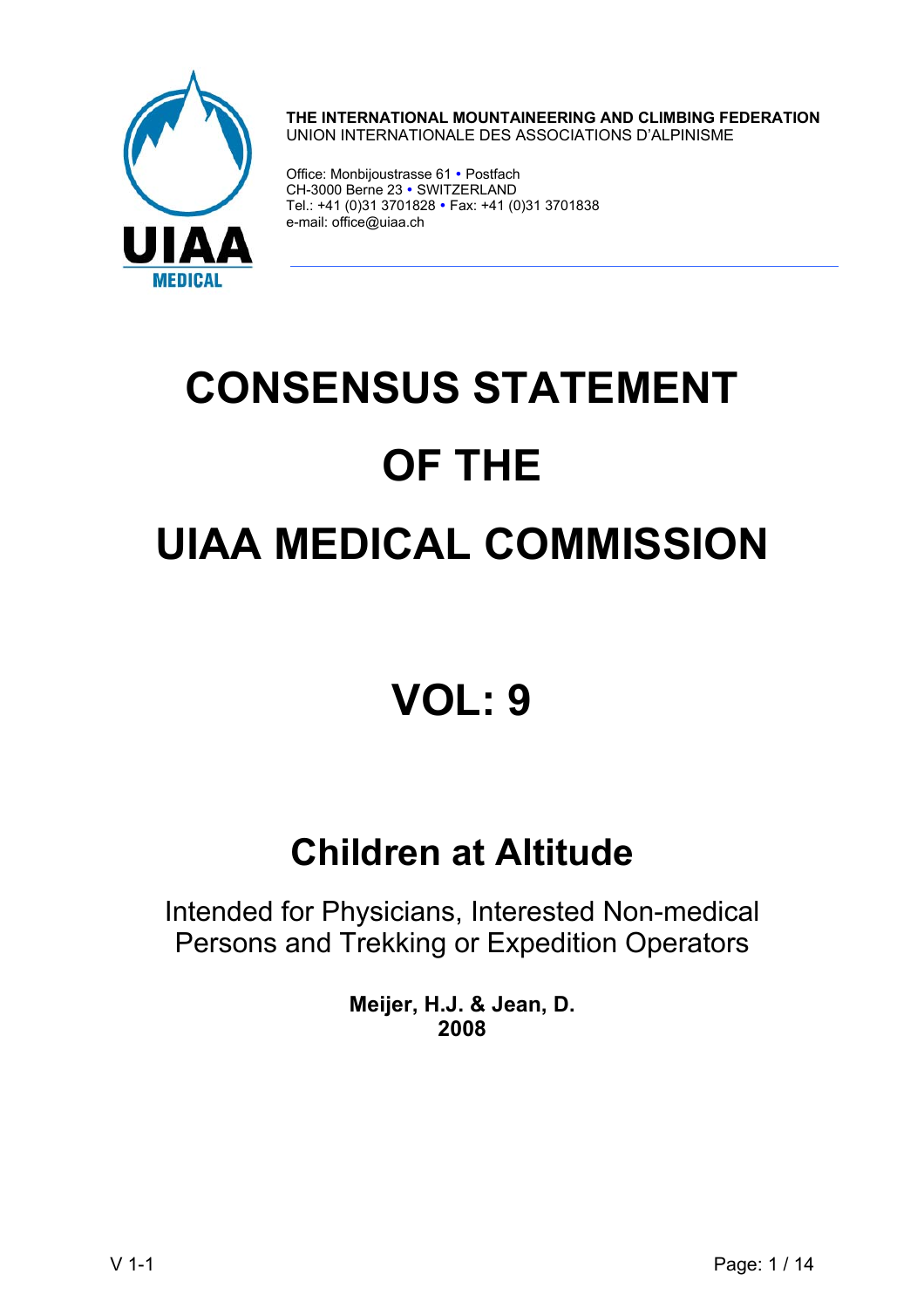#### **Introduction**

Each year many thousands of lowland children travel to high altitude uneventfully. The majority of these ascents involve trips to mountain resorts, especially in North America and Europe. In addition, an increasing number of children are moving to reside with their families at high altitude as a result of parental occupation. While altitude travel is without incident for most, some of these children develop symptoms that may be attributed to altitude exposure.

The particular risks of exposure of children to high altitude have not been thoroughly studied and much of the advice must necessarily be extrapolated from adult data with due considerations of the influence of growth and development. As known so far children are not under more restrictions to acute exposure to altitude than adults. Nevertheless, adults should clarify the following questions well in advance if they want to go to altitude with children:

- 1. Will the child really like it?
	- o Plan a child-specific tour character!
		- Adventure and play are more important to a child than achieving or residing at any summit
- 2. Is the trip pampering to the parental ego rather than to the needs of the child?

The following consensus view described here provides the conservative recommendations that should be helpful for mountaineers and physicians who are required to offer advice about ascent to high altitude with children.

**Note:** Young children are generally poor at communicating their physiological discomfort, i.e. unlikely to say they are dangerous cold, can't feel their fingers (assuming they have enough language skills). They would probably just become very quiet and still. A child's thermal regulation is immaturely developed, as is their ability to adapt to hypoxic exposure when compared to an adult.

#### **Definitions**

- 
- *Children*: 0 18 years of age
	- $\circ$  newborn:  $0 1$  month of age
	- $\circ$  infant:  $1 23$  months of age
	- o preschool child:  $2-5$  years of age<br>
	o child:  $6-12$  vears of age
	- $6 12$  years of age
	- $\circ$  adolescent: 13 18 years of age
- **Otalgia and other ear, nose and throat risks**

The most common topic concerning children at altitude is the risk or otalgia caused by rapid changes of atmospheric pressure, e.g. by fast ascents by car or cable car, but also by any aircraft (sightseeing flights). The risk is increased for very young children or babies and for babies or infants with pre-existing upper respiratory tract infections. They are unable to balance the pressure in the ears if the nose is blocked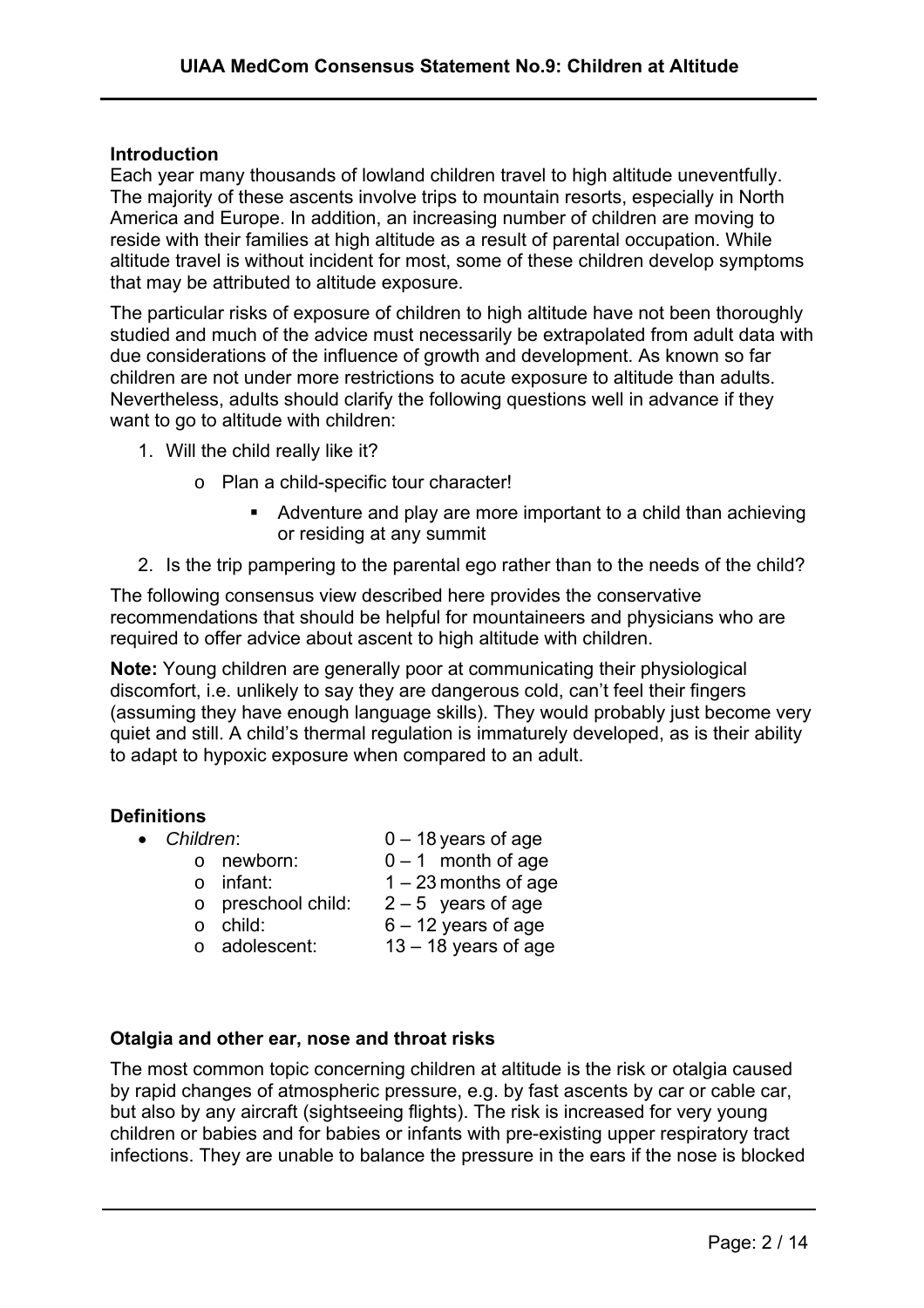by cold. An additional problem may arise for the parents to interpret the symptoms at a crying non-verbal child.

Small children should be completely healthy if they are taken to altitude. If possible, clean the nose as well as possible with saline solution to avoid blocked nose. Take some time and do some stops while driving an alpine pass. Let them suck every 300 to 500 m of altitude. Rest before and after the top, but not on the top (unless the child shows completely normal behaviour and obviously feels well). When going down quickly (car, cable car) advise the child to their pinch nose and blow hard with their mouth closed. Don't travel on cable cars or any aircraft with sick children – the pressure changes are too rapid. Nasal sprays which are designed for small children may be used regularly while ascent to altitude (saline solution). **Note:** Laryngitis and nose bleeding are common in winter ski resorts (dry air, overheated rooms). This can be prevented by humidification of the air.

#### **Altitude related illnesses: AMS/HAPE/HACE/SIMS**

Young children are not reliable reporters of symptoms, even when they can talk. In children under 3 years of age, travel to any new environment may result in alterations of sleep, appetite, activity and mood. Some older children, particularly those in the age range 3 – 8 years old, and children with learning or communication difficulties may also be poor at describing their symptoms, making altitude illness difficult to recognize. In children 8 years and older, it is assumed that altitude illness will present in much the same way as it does in adults.

At all ages (children and adults) the symptoms of altitude illness are non-specific and can be confused with unrelated variables such as concurrent illness, dietary indiscretion, intoxication or psychological factors associated with remote travel or pre-existing problems. However, when ascending with children, it is wise to assume that such symptoms are altitude related until proven otherwise and appropriate action is undertaken. Although data are preliminary, children need a similar time for acclimatization to that of adults.

Although there are no scientific data, it is generally recommended not to ascend to a sleep altitude of higher than 3,000 to 4,000 m with preschool child, and to prefer a sleep altitude of <2,500m.

#### **Diagnostic guidelines:**

- 1. Risk factors:
	- o Rate of ascent, absolute altitude gained, time elapsed since after ascent (onset of symptoms typically after 4-12 hours, but > 1 day possible)
	- o exertion, cold, dehydration
	- o preceding and current viral respiratory infections
	- o unilateral absence of a pulmonary artery
	- o pulmonary hypertension, perinatal pulmonary hypertension
	- o congenital heart disease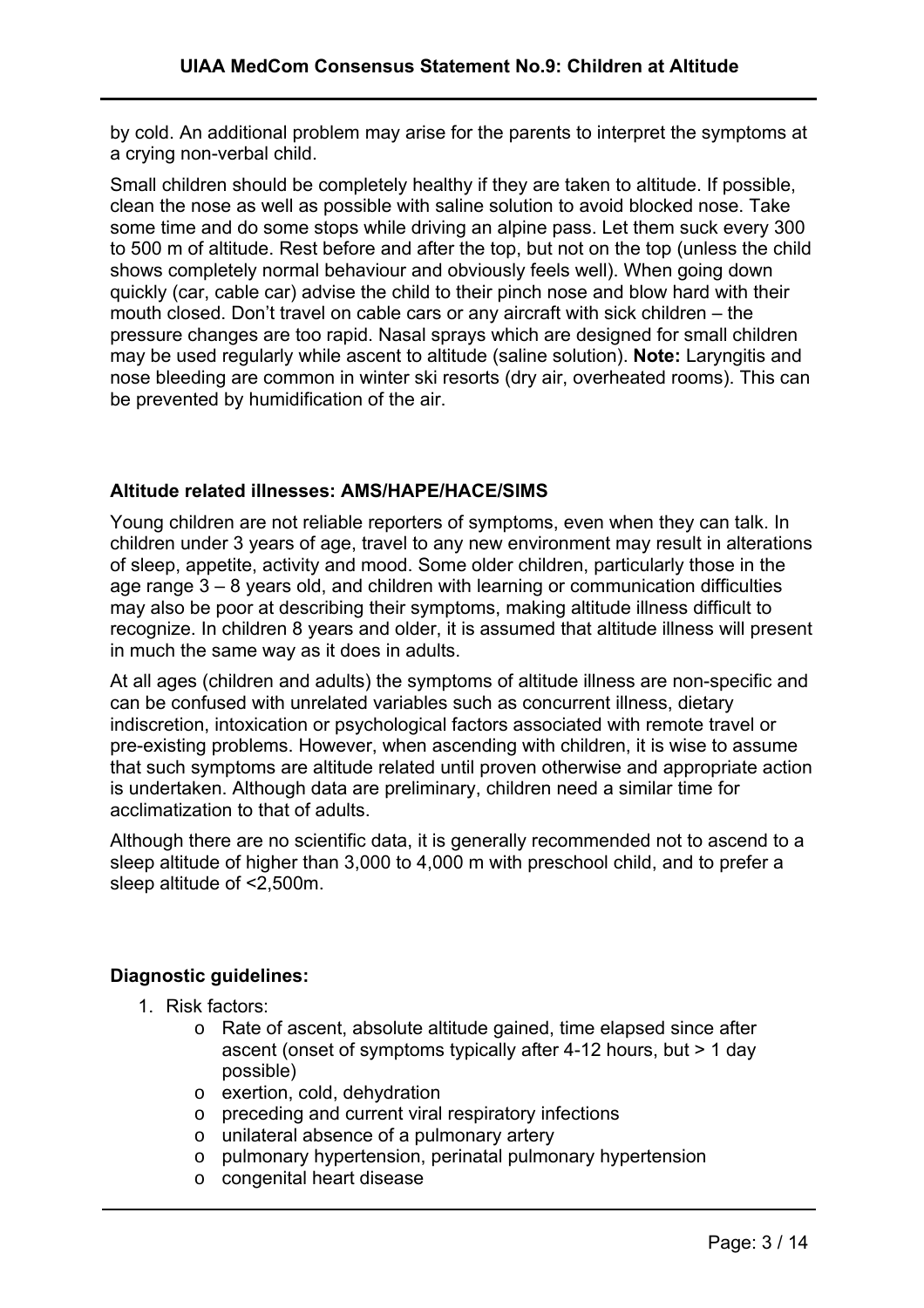- o Down syndrome
- o individual susceptibility
- o re-ascent to altitude after long or lifetime stay at altitude
- o organised groups
- 2. Testing and scoring systems:
	- o Lake Louise Symptom Score (LLSS) self-report-questionnaire for adolescents [1]
	- o Lake Louise Age-Adjusted Symptom Score (LLAASS) questionnaire for 4 –11 year olds [2], [3]
	- o Lake Louise Symptom Score (CLLS) for pre-verbal children [3]

#### **Table 1: Lake Louise Symptom Score (LLSS) self-report-questionnaire for adolescents [1], [4]**

| <b>Symptoms</b>        | <b>Severity</b>                             | <b>Points</b> |
|------------------------|---------------------------------------------|---------------|
| Headache               | - no headache                               |               |
|                        | - mild headache                             |               |
|                        | - moderate headache                         |               |
|                        | - severe headache, incapacitating           | 3             |
| Gastrointestinal       | - no gastrointestinal symptoms              |               |
|                        | - poor appetite or nausea                   |               |
|                        | - moderate nausea or vomiting               |               |
|                        | - severe nausea or vomiting, incapacitating | 3             |
| Fatigue and / or       | - not tired or weak                         |               |
| weakness               | - mild fatigue/weakness                     |               |
|                        | - moderate fatigue/weakness                 |               |
|                        | - severe fatigue/weakness, incapacitating   | 3             |
| Dizziness /            | - not dizzy                                 |               |
| lightheadedness        | - mild dizziness                            |               |
|                        | - moderate dizziness                        |               |
|                        | - severe dizziness, incapacitating          | 3             |
| Difficulty of sleeping | - slept as well as usual                    |               |
|                        | - did not sleep as well as usual            |               |
|                        | - woke up many times, poor night's sleep    |               |
|                        | - unable to sleep                           |               |

**> 3 points = AMS** (if no evidence for other reason of symptoms)

**Note:** Headache should be present (only a few cases without headache were reported)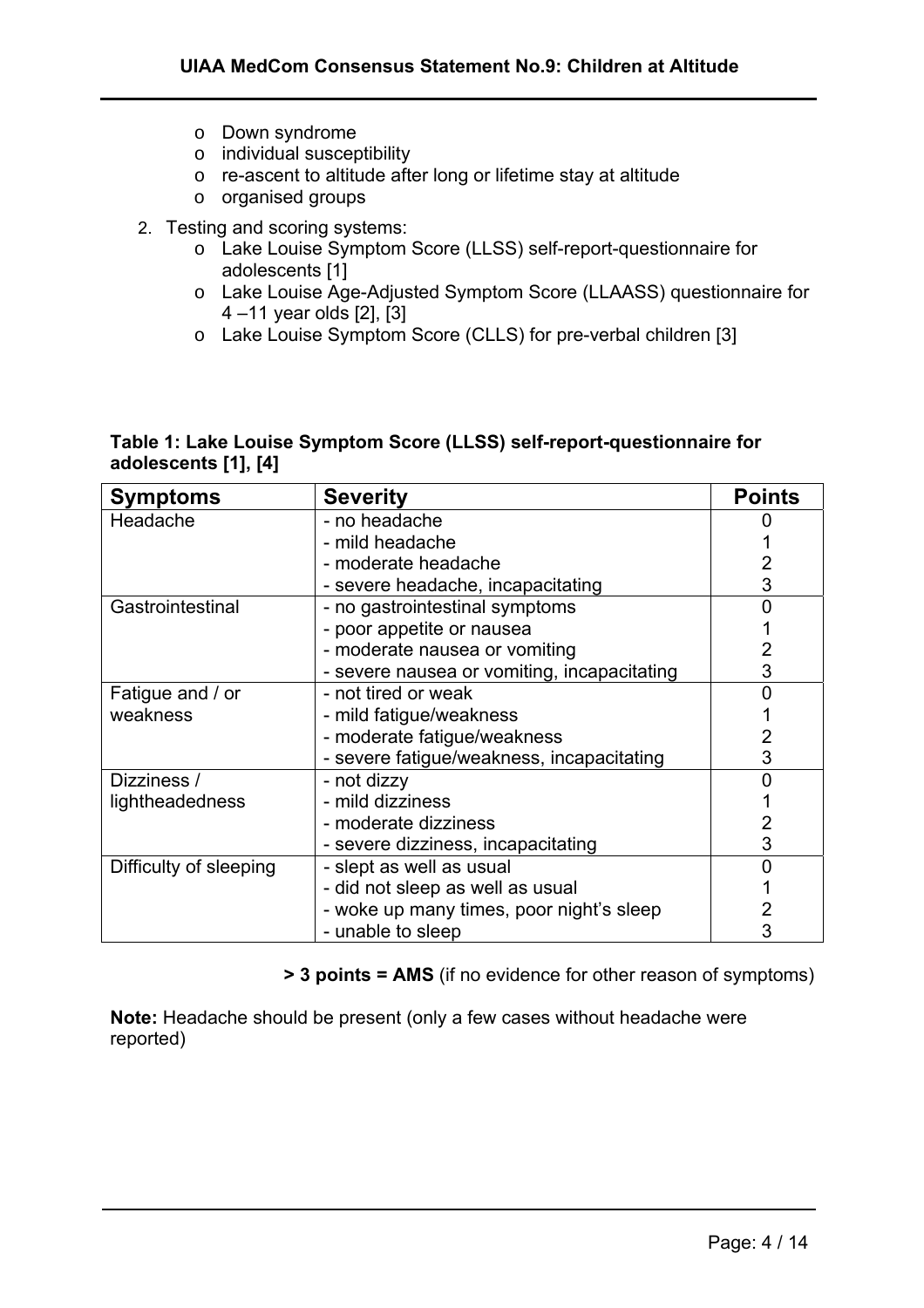| Table 2: Lake Louise Age-Adjusted Symptom Score (LLAASS) questionnaire |  |
|------------------------------------------------------------------------|--|
| for $4 - 11$ year olds $[5]$                                           |  |

| <b>Symptoms</b>        | <b>Severity</b>                                                                                                                    | <b>Points</b>           |
|------------------------|------------------------------------------------------------------------------------------------------------------------------------|-------------------------|
| Do you have            | - no headache (face no. 0)                                                                                                         | 0                       |
| headache?              | - a little headache (face no. 1)                                                                                                   |                         |
|                        | - more than a little headache (face no. 2)                                                                                         | $\overline{\mathbf{c}}$ |
|                        | - really bad headache (faces nrs. 3-5)                                                                                             | $\overline{3}$          |
|                        | NO HURT<br><b>HURTS</b><br>HURTS<br><b>HURTS</b><br><b>HURTS</b><br><b>HURTS</b><br><b>E MORE</b><br><b>EVEN MORE</b><br>WHOLE LOT |                         |
| Are you hungry?        | - yes, hungry                                                                                                                      | 0                       |
|                        | - not really hungry or a little upset stomach                                                                                      |                         |
|                        | - upset stomach or throwing up a little                                                                                            | 2                       |
|                        | - really upset stomach or throwing up a lot                                                                                        | 3                       |
| Are you tired?         | - not tired                                                                                                                        | 0                       |
|                        | - a little tired                                                                                                                   |                         |
|                        | - more than a little tired                                                                                                         | $\overline{2}$          |
|                        | - really tired                                                                                                                     | 3                       |
| Are you dizzy?         | - not dizzy                                                                                                                        | $\overline{0}$          |
|                        | - mild dizziness                                                                                                                   | 1                       |
|                        | - more than a little dizzy                                                                                                         | 2                       |
|                        | - really dizzy                                                                                                                     | 3                       |
| How did you sleep last | - slept as well as usual                                                                                                           | $\overline{0}$          |
| night?                 | - did not sleep as well as usual                                                                                                   |                         |
|                        | - woke up many times during the night                                                                                              | $\overline{c}$          |
|                        | - could not sleep at all                                                                                                           | 3                       |

**≥ 3 points = AMS** (if no evidence for other reason of symptoms)

**Note:** This score is not yet validated, so it should be used with caution. Nevertheless, it was included here because it seems to be very helpful for the diagnosis of AMS in this specific age group.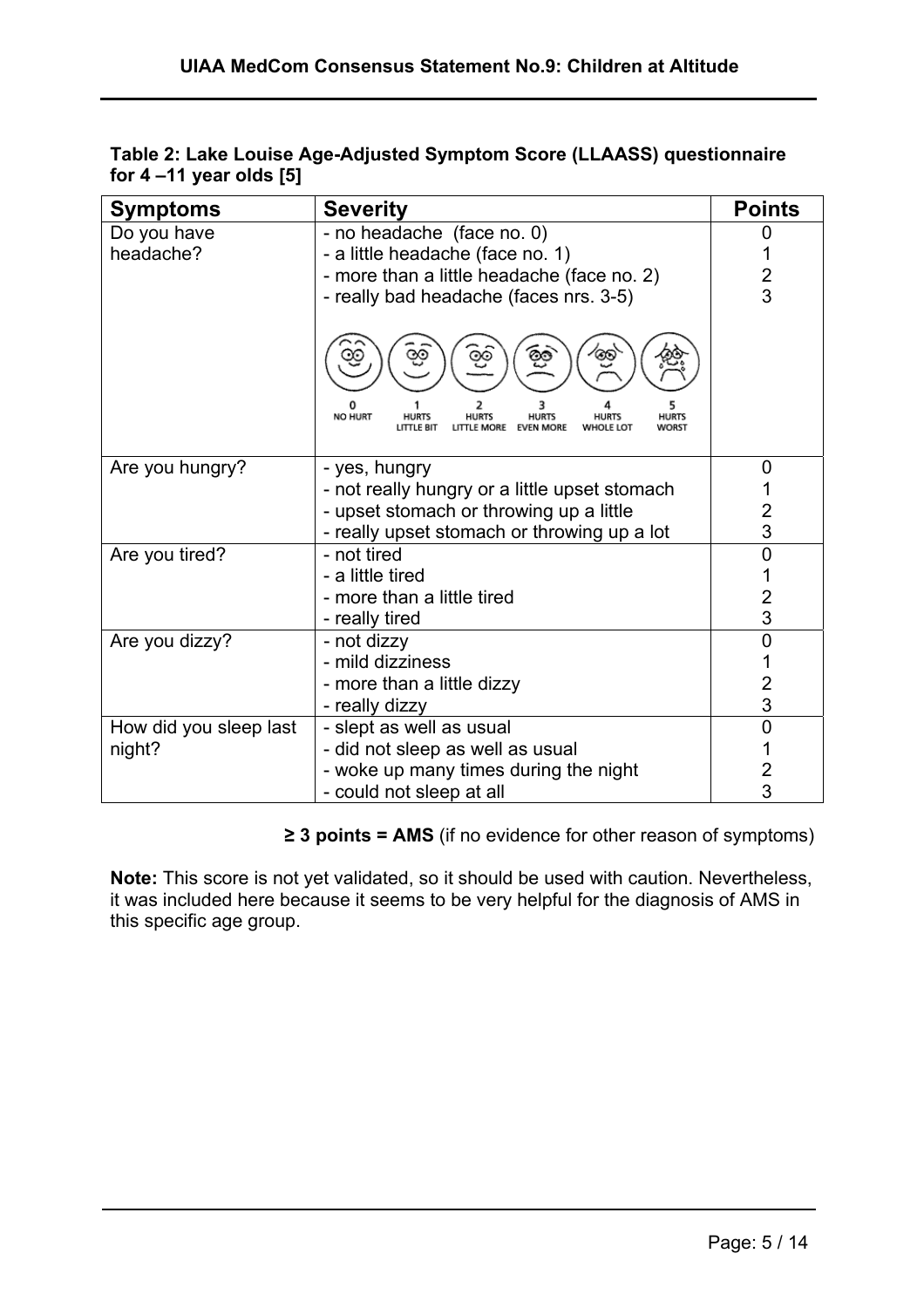| <b>Symptoms</b>                                                                              | <b>Severity</b>                                                                                                                         | <b>Points</b>  |
|----------------------------------------------------------------------------------------------|-----------------------------------------------------------------------------------------------------------------------------------------|----------------|
| Rate the amount of<br>unexplained fussiness *<br>of your child today when<br>awake           | Amount:<br>$\overline{2}$<br>3<br>5<br>4<br>6<br>0<br>1<br><b>No</b><br>Intermittent<br>Constant<br>fussiness<br>fussiness<br>fussiness |                |
| Rate the <i>intensity</i> of<br>unexplained fussiness *<br>of your child today when<br>awake | Intensity:<br>2<br>3<br>4<br>5<br>0<br>6<br>Moderate<br>No.<br>Hard crying<br>fussiness<br>fussiness<br>& extreme<br>fussiness          |                |
|                                                                                              | Fussiness Score = amount + intensity:                                                                                                   | $0 - 12$       |
| Rate how well your child                                                                     | - normal                                                                                                                                | 0              |
| has eaten today                                                                              | - slightly less than normal                                                                                                             |                |
|                                                                                              | - much less than normal                                                                                                                 | $\overline{2}$ |
|                                                                                              | - vomiting or not eating                                                                                                                | 3              |
| Rate how playful your                                                                        | - normal                                                                                                                                | 0              |
| child is today                                                                               | - playing slightly less                                                                                                                 |                |
|                                                                                              | - playing much less than normal                                                                                                         | $\overline{2}$ |
|                                                                                              | - not playing                                                                                                                           | 3              |
| Rate the ability of your                                                                     | - normal                                                                                                                                | 0              |
| child to sleep today                                                                         | - slightly less or more than normal                                                                                                     |                |
|                                                                                              | - much less or more than normal                                                                                                         | 2              |
|                                                                                              | - not able to sleep                                                                                                                     | 3              |

|  | Table 3: Lake Louise Symptom Score (CLLS) for pre-verbal children [2], [3] |
|--|----------------------------------------------------------------------------|
|--|----------------------------------------------------------------------------|

**≥7 points = AMS** (if no evidence for other reason of symptoms)

with both the fussiness score ≥4 points and eating + playing + sleeping score ≥3 points [2]

\* Fussiness = a state of irritability not easily explained by a cause as tiredness, hunger, teething or pain from an injury. Fussy behaviour may include crying, restlessness or muscular tension. Rate the child's typical fussy behaviour during the last 24 hours without the benefit of your intervention.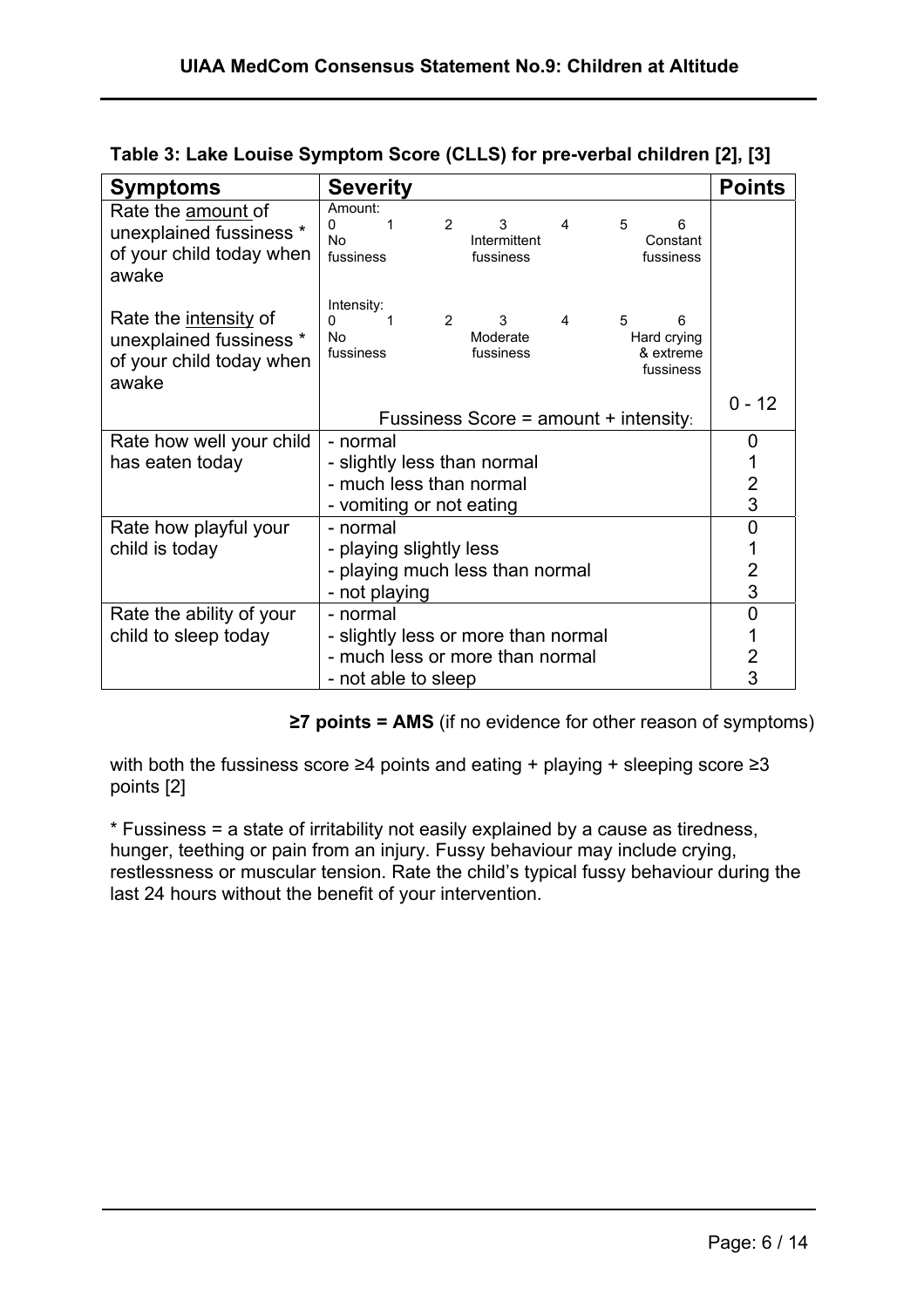| <b>Diagnosis</b> |                                                                                                                                  | <b>Symptoms</b>                                                                                                                                                                         |
|------------------|----------------------------------------------------------------------------------------------------------------------------------|-----------------------------------------------------------------------------------------------------------------------------------------------------------------------------------------|
| <b>AMS</b>       | in the setting of a recent<br>gain in altitude, the<br>presence of headache<br>and<br>at least one of the<br>following symptoms: | gastrointestinal (loss of appetite,<br>nausea or vomiting)<br>fatigue or weakness<br>dizziness or lightheadedness<br>difficulty sleeping<br>(use the Lake Louise Scoring Systems)       |
| <b>HAPE</b>      | in the setting of a recent<br>gain in altitude, the<br>presence of<br>at least two of the<br>following symptoms:                 | shortness of breath at rest<br>cough<br>weakness or decreased exercise<br>performance<br>with or (often) without the presence of<br><b>AMS</b>                                          |
|                  | and at least two signs of:                                                                                                       | crackles or wheezing in at least one<br>lung field<br>central cyanosis<br>high breathing rate<br>high heart rate                                                                        |
| <b>HACE</b>      | in the setting of a recent<br>gain in altitude, either.                                                                          | in the presence of a change in<br>$\bullet$<br>behaviour and/or ataxia in a person<br>with AMS<br>or, in the presence of a change in<br>behaviour and ataxia in a person<br>without AMS |

#### **Table 4: Additional factors in the diagnosis of altitude-related disorders in children**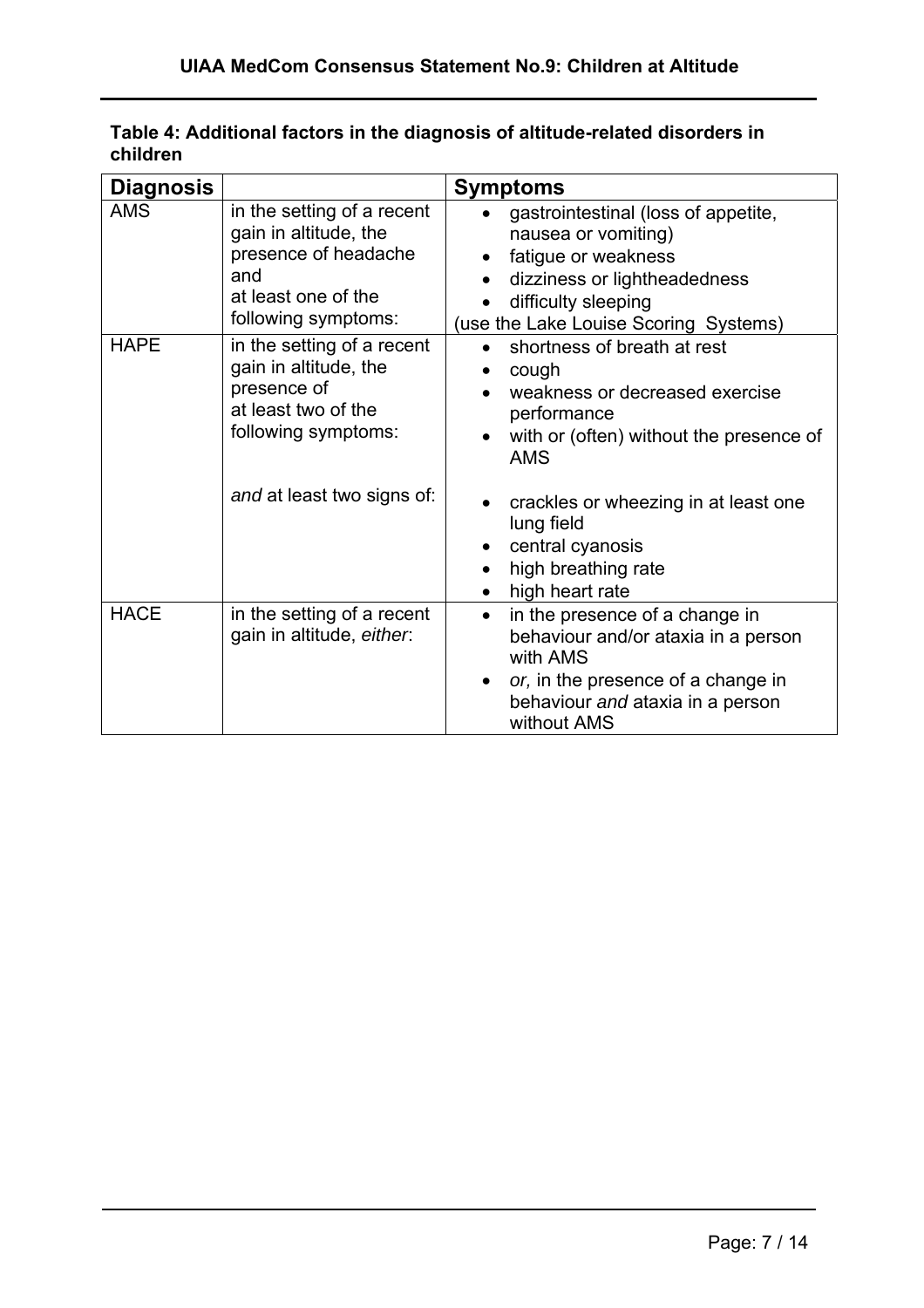#### **Management guidelines for AMS/HAPE/HACE:**

- 1. Prevention
	- o *Graded ascent*. Slow graded ascent, allowing time for acclimatization, is necessary. An ascent rate of 300 m per day above 2500 m (sleeping altitude) and a rest day every 1000 m has been recommended.
	- o *Drug prophylaxis* to aid acclimatization in childhood should be strictly avoided, because there are no data or experience! Slower ascent achieves the same effect in most cases and minimizes the unnecessary use of drugs in childhood. In rare cases, when a rapid ascent is unavoidable, use of acetazolamide to aid acclimatization might be warranted in a child, after medical advice and with doses adjusted to body weight.
- 2. *Education*
	- o Children and their carers should be acquainted with the symptoms of altitude illness and its management prior to altitude travel (above 2500 m). Parents should also know their children's reactions during travel, irrespective of altitude, to be capable of differentiating high altitude illness from simple travel symptoms.
- 3. *Emergency plan*
	- o An emergency contingency plan should be made by all groups travelling to a remote altitude location prior to travel so as to ensure access to oxygen and/or hyperbaric chamber and evacuation of a sick member of the party, if necessary. Part of the emergency plan should include provision of communications to facilitate evacuation.
	- o For children any emergency plan should strictly include the possibility of an immediate descent.
- 4. *Pre-excursion planning*
	- o Excursions are a popular educational experience for older children. It is essential that organizations planning group excursions to (sleeping) altitudes above 2500 m plan an itinerary that allows graded ascent, rest days, easy descent, and a flexible itinerary in case of illness. Also the medical history for each child should be assessed in the pre-excursion period.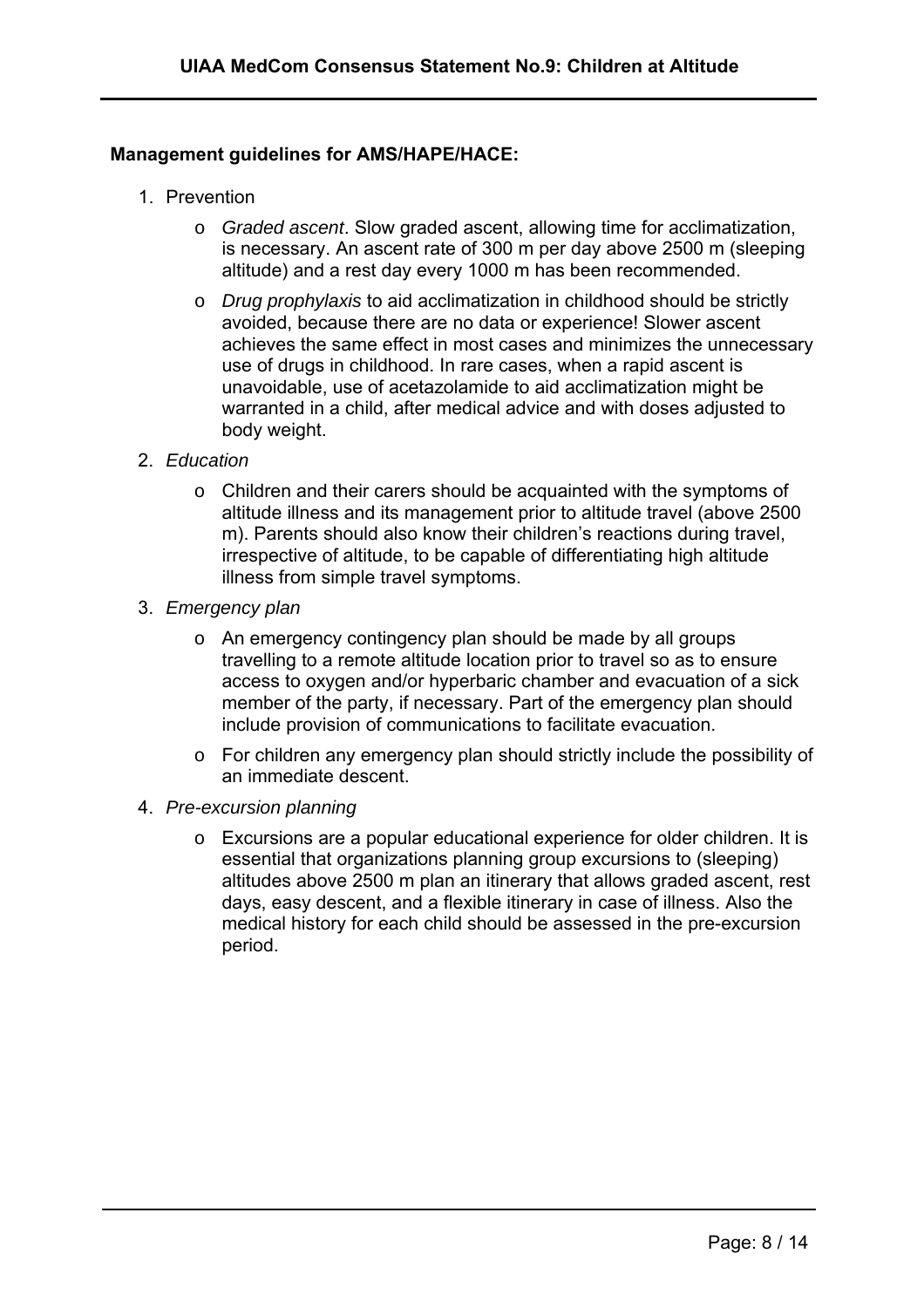| <b>Diagnosis</b> | <b>Treatment</b>                                                                                                                                                                                                                                       |  |
|------------------|--------------------------------------------------------------------------------------------------------------------------------------------------------------------------------------------------------------------------------------------------------|--|
| <b>AMS</b>       | <b>Mild symptoms:</b>                                                                                                                                                                                                                                  |  |
|                  | rest (stop further ascent) or preferably descend until symptoms<br>cease, particularly with young children                                                                                                                                             |  |
|                  | symptomatic treatment, such as a painkiller (e.g. paracetamol,<br>$\bullet$<br>acetaminophen, ibuprofen) and an antiemetic (e.g.<br>metoclopramide or dimenhydrinate) in appropriate paediatric<br>doses for the particular age of the specific child. |  |
|                  | Moderate/severe symptoms:<br>(worsening of symptoms of AMS despite rest and symptomatic<br>treatment                                                                                                                                                   |  |
|                  | Descent                                                                                                                                                                                                                                                |  |
|                  | Oxygen<br>$\bullet$                                                                                                                                                                                                                                    |  |
|                  | Acetazolamide**: 2.5 mg /kg body weight per 8-12 hours orally<br>(maximum 250 mg per dose)                                                                                                                                                             |  |
|                  | Dexamethason**: 0.15 mg/kg body weight per 6 hours orally<br>$\bullet$<br>Hyperbaric chamber, only used to facilitate descent, which<br>$\bullet$<br>should be undertaken as soon as possible                                                          |  |
|                  | Symptomatic treatment such as painkillers (e.g. paracetamol,<br>acetaminophen, ibuprofen) and antiemetics (e.g.<br>metoclopramide or dimenhydrinate) in appropriate paediatric<br>doses for the particular age of the specific child.                  |  |
| <b>HAPE</b>      | Descent<br>$\bullet$                                                                                                                                                                                                                                   |  |
|                  | Sit upright                                                                                                                                                                                                                                            |  |
|                  | Oxygen                                                                                                                                                                                                                                                 |  |
|                  | Nifedipine** only in the rare case when response to oxygen<br>$\bullet$<br>and/or descent is unsatisfactory. Dosage: 0.5 mg/kg<br>bodyweight per 8 hours orally (maximum 40mg for tablets / day,                                                       |  |
|                  | slow release preparation only!)                                                                                                                                                                                                                        |  |
|                  | Use of dexamethasone** should be considered in the case of<br>associated HACE (see: HACE)                                                                                                                                                              |  |
|                  | Hyperbaric chamber, only used to facilitate descent, which<br>should be undertaken as soon as possible                                                                                                                                                 |  |
|                  | Monitor patient permanently!<br>$\bullet$                                                                                                                                                                                                              |  |
| <b>HACE</b>      | Note: there are no data about the drug therapy of HAPE in children!<br>Descent                                                                                                                                                                         |  |
|                  | $\bullet$<br>Oxygen                                                                                                                                                                                                                                    |  |
|                  | Dexamethasone**: 0.15 mg/kg bodyweight per 6 hours orally, if<br>$\bullet$                                                                                                                                                                             |  |
|                  | the child is conscious. If the child accepts or in severe cases                                                                                                                                                                                        |  |
|                  | parenteral application should be preferred (at least for the first                                                                                                                                                                                     |  |
|                  | one)                                                                                                                                                                                                                                                   |  |
|                  | Hyperbaric chamber, only used to facilitate descent, which<br>$\bullet$                                                                                                                                                                                |  |
|                  | should be undertaken as soon as possible                                                                                                                                                                                                               |  |
|                  | Monitor patient permanently!                                                                                                                                                                                                                           |  |
|                  | Note: there are no data about the drug therapy of HACE in children!<br>$***$<br>to be prescribed by physicians only                                                                                                                                    |  |

#### **Table 5: Treatment of altitude-related disorders in children**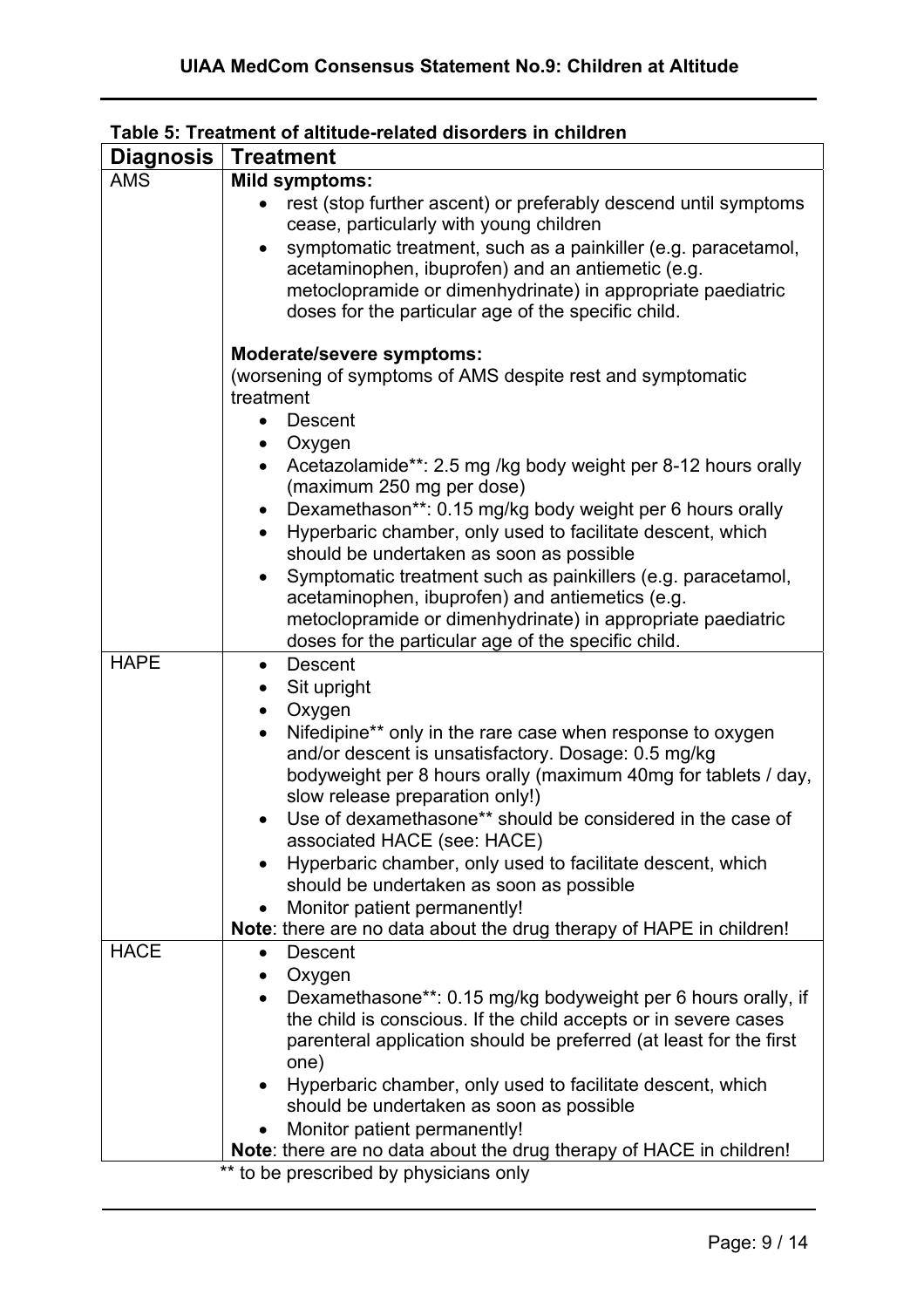#### **SIMS & SHAPH**

- Definitions
	- o *SIMS*, subacute infantile mountain sickness: this is a subacute form of SHAPH in infants
	- o *SHAPH,* symptomatic high altitude pulmonary hypertension: includes acute bouts of high blood pressure in the lungs as well as the subacute forms (as in "subacute infantile mountain sickness" *(SIMS*) and "high altitude heart disease")
- Anamnesis / background
	- o SIMS is a subacute form of SHAPH and begins with poor feeding, sleepiness and sweating. Later signs of heart failure such as dyspnoea, cyanosis, cough, irritability, sleeplessness, enlarged liver, oedema and decreased urine production may become apparent.
	- o It occurs almost exclusively in infants of low-altitude ancestry who are continuously exposed to altitudes over 3,000 m for more than 1 month.
- Treatment
	- o The management of the subacute form of SHAPH is different from acute mountain sickness and is directed at control of congestive cardiac failure and reversal of the high blood pressure in the lungs. Treatment consists of administration of oxygen, drug induced increase of urine production and urgent descent.

#### **SIDS**

- Definition
	- o *SIDS*, sudden infant death syndrome: sudden unexpected death in an infant <1year old and in which a thorough post-mortem examination fails to demonstrate an adequate cause for death.
- Background
	- o Infants are at risk until they are one year old, with a maximum of risk from 2- 4 months.
	- o It is unclear whether exposure to high altitude invokes an increased risk of SIDS as there are conflicting reports. There is also a theoretical risk and some evidence that exposure to altitude may interfere with the normal respiratory adaptation that occurs following birth. Theoretically, the higher the altitude, the higher the risk due to the hypoxia at altitude.
	- o The possibility of an association warrants careful consideration of an ascent to altitude of >2,500m with a young (<1 year old) infant. The risk has been described as low as 1,000m, but 1,600m is the limit of sleep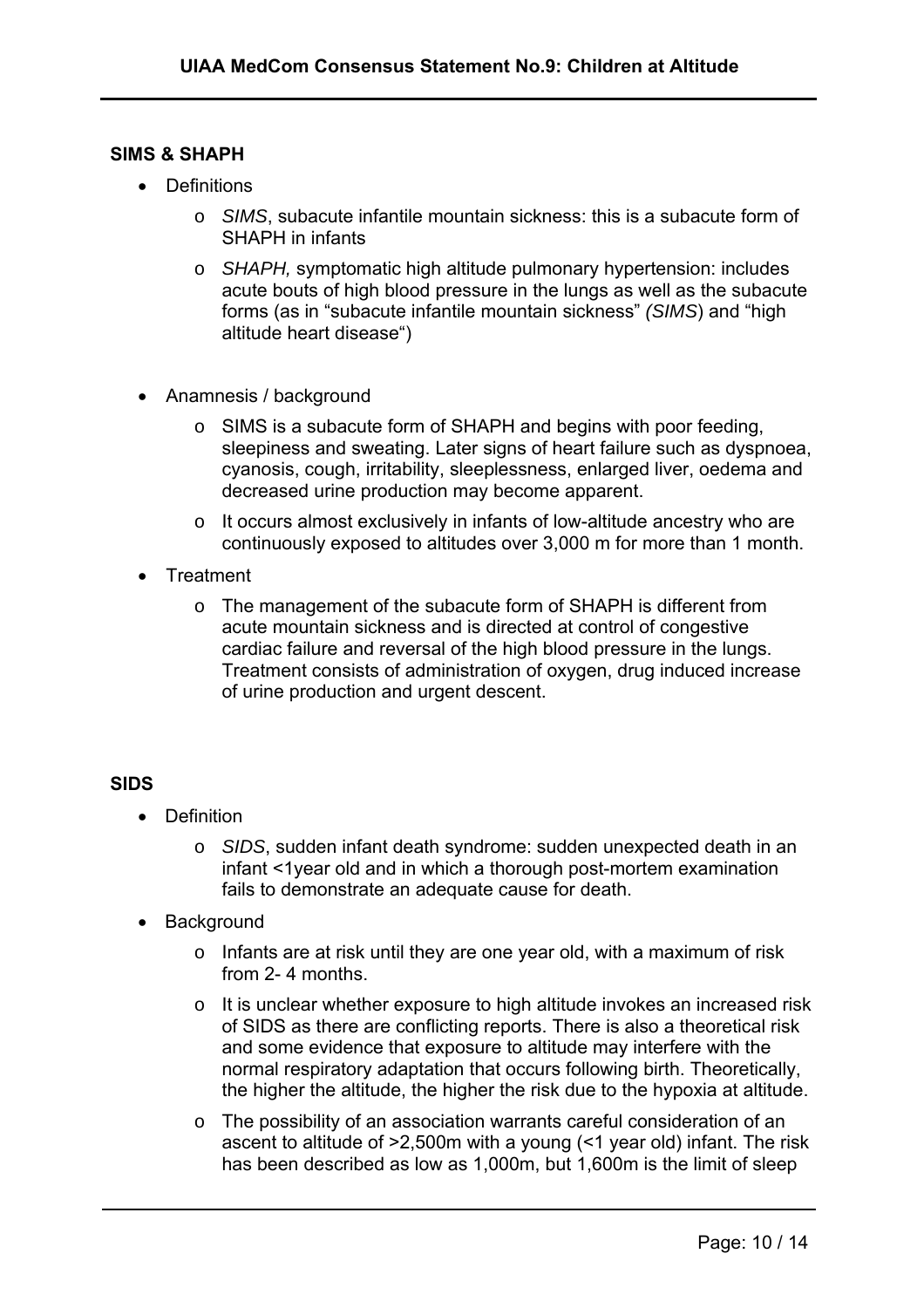altitude usually recommended for infants <1 year of age normally living at sea level.

- Management guidelines
	- o As at sea level, the risk of SIDS may be reduced by laying the infant to sleep on the back and avoiding passive exposure to tobacco smoke and overheating of the room.

#### **Cold exposure**

Infants and small children are particularly vulnerable to the effects of cold because of their large surface area to volume ratio. The child who has to be carried during a hike is not generating heat through muscle activity and is at risk of hypothermia. Adequate clothing is essential to prevent misery, hypothermia, and frostbite. One has to be aware of a number of cases of frostbite of extremities, including those necessitating amputations, especially after the use of baby carriers in winter. Protection of the head with a cap is highly recommended, because of the higher ratio of head volume in children, allowing higher loss of heat by this way.

#### **Sun exposure**

Reflection from snow and a thinner atmospheric layer at high altitude make the risk of solar ultraviolet radiation burns more likely than at sea level. Children are more likely to burn than adults if exposed to excess sun. Appropriate sun-block creams (protection from UVA and UVB, SPF at least 30, applied before sun exposure), hats, long sleeves and goggles are required to prevent sunburn or snowblindness. Sun protection that prevents sunburning can be achieved by children seeking shade, wearing protective clothing, and limiting exposure during peak hours (ie 11 am to 3 pm).

#### **Children with pre-existing illnesses**

Children with certain underlying chronic medical conditions may be at increased risk of developing either an exacerbation of their chronic illness or an illness directly related to altitude. Few to no data exist for determining the risk for specific medical conditions.

Therefore first risk factors for the development of altitude-related illnesses should be checked and then assessed, how in each individual child this may affect his or her medical condition in an environment with less oxygen. By this it may be possible to determine the relative risk of developing complications at altitude.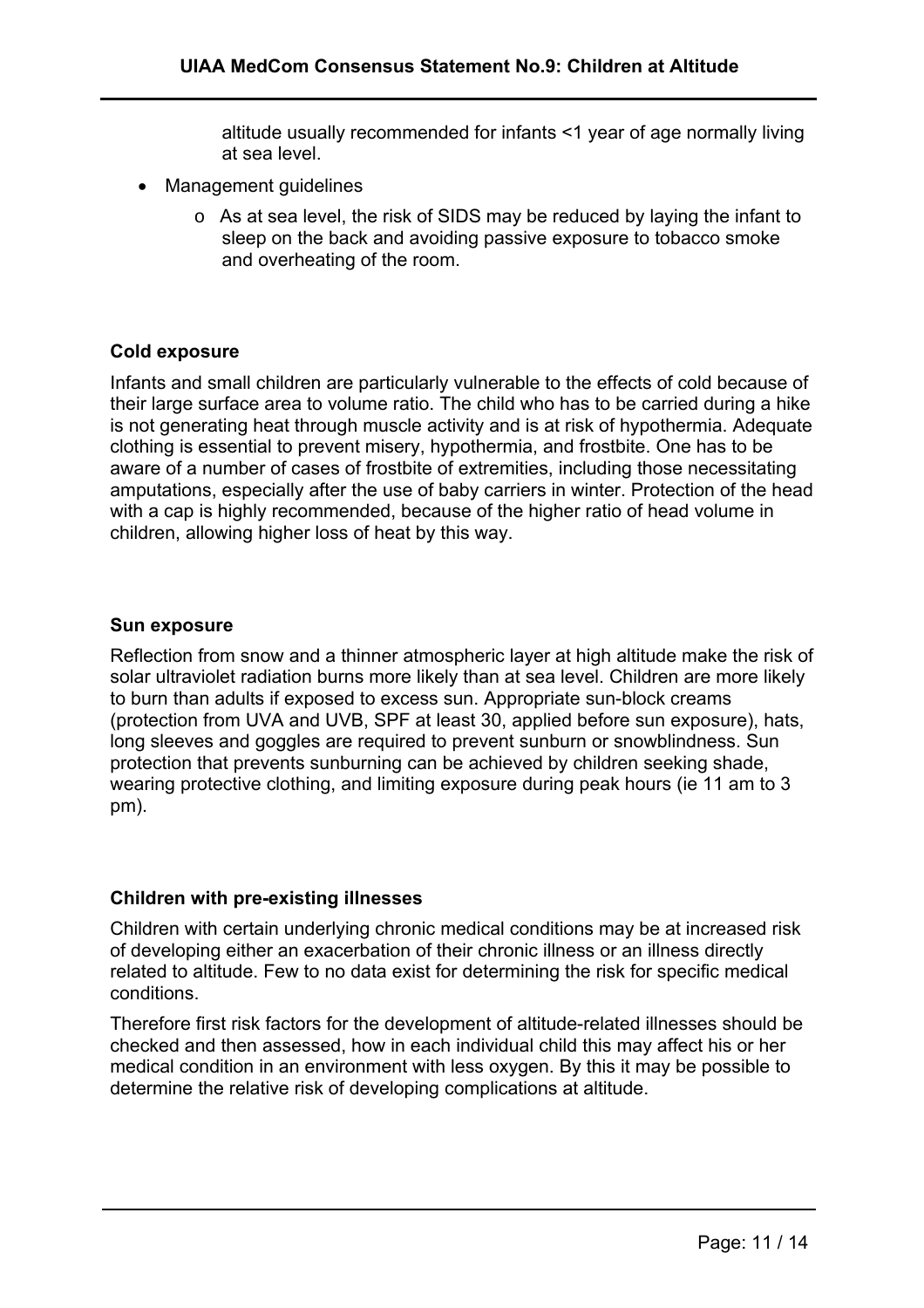#### **1. Heart and lung disorders**

It is therefore logical to believe that children [6]:

- who lack one of their two lung arteries
- who have certain congenital heart defects
- who have significant lung disease secondary to premature birth
- who have cystic fibrosis
- who have Down syndrome [7],
- who have actual infections of the respiratory tract [8]

are at risk for the development of HAPE at altitude.

#### **2. Other important disorders**

- Increased risk for children with sickle cell disease, thalassaemia [9], [10], [11]
- Severe anaemia
- Development of HAPE was seen with adrenogenital syndrome, but few to no data exist on this subject.
- Development of HAPE was seen after chemotherpay for cancer, but few to no data exist on this subject.
- Recurrent seizures were seen in children who are no longer on medication at as low as 2,700m, but few to no data exist on this subject.

#### **Evaluation**

If parents decide to travel to altitude with children with chronic medical conditions, special planning to ensure adequate supplies and for expedient evacuation is essential. This likely means limiting travels to more developed altitude destinations, rather than isolated backcountry trips. Recently isobaric hypoxia chambers give the chance to check whether the child will tolerate altitude or not.

#### **Miscellaneous**

*Boredom.* Young children typically have a short attention span and will easily become bored after travelling relatively short distances. A stimulating itinerary should be carefully chosen.

*Physical ability.* Estimates of distances that young children might be expected to walk (at sea level) have been made, but these should only be used as guidelines that may be adjusted for each individual child. It should be emphasized that children should only walk as long as they want to.

*Food.* Some young children may be very poorly adaptable to changes in circumstances and refuse unfamiliar food. It is helpful to try foods out prior to altitude travel when possible. It is important to ensure an adequate food and liquid intake.

*Hygiene.* In remote treks, travelling with young infants may be particularly stressful for parents trying to maintain appropriate hygiene for their child.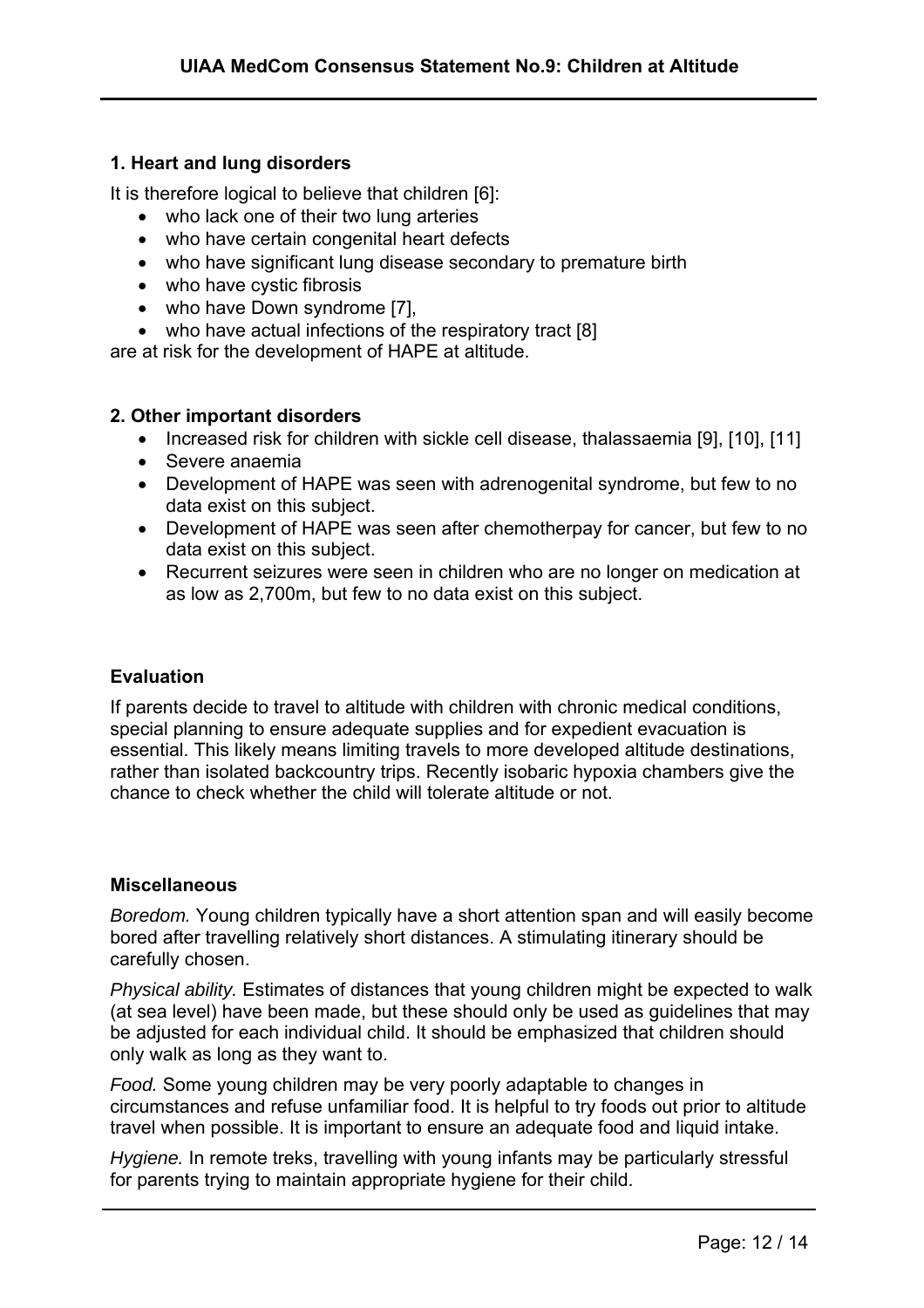*Concurrent illness.* Gastroenteritis is probably no more common among child travellers than among adults. But children are more prone to develop severe, lifethreatening dehydration with gastroenteritis, and supplies to make a safe oral rehydration solution (ORS) should be part of every medical kit. The dose should be adjusted for children as most ORS are produced for adults.

#### **References**

- 1. Hackett, P., *The Lake Louise Consensus on the definition and quantification of altitude illness*, in *Advances in the Biosciences Vol. 84: Hypoxia and mountain medicine, Proceedings of the 7th International Hypoxia Symposium, Lake Louise, Canada 1991*, J. Sutton, G. Coates, and C. Houston, Editors. 1992, Pergamon Press: Oxford. p. 327-330.
- 2. Yaron, M., et al., *The diagnosis of acute mountain sickness in preverbal children.* Arch Pediatr Adolesc Med, 1998. **152**(7): p. 683-687.
- 3. Pollard, A.J., et al., *Children at high altitude: an international consensus statement by an ad hoc committee of the International Society for Mountain Medicine, March 12, 2001.* High Alt Med Biol, 2001. **2**(3): p. 389-403.
- 4. Imray, C.H., et al., *Self-assessment of acute mountain sickness in adolescents: a pilot study.* Wilderness Environ Med, 2004. **15**(3): p. 202-6.
- 5. Southard, A., S. Niermeyer, and M. Yaron, *Language used in Lake Louise Scoring System underestimates symptoms of acute mountain sickness in 4- to 11-year-old children.* High Alt Med Biol, 2007. **8**(2): p. 124-30.
- 6. Roggla, G. and B. Moser, *High-altitude pulmonary edema at moderate altitude as first manifestation of pulmonary hypertension in a 14-year-old boy with Down Syndrome.* Wilderness Environ Med, 2006. **17**(3): p. 207.
- 7. Durmowicz, A.G., *Pulmonary edema in 6 children with Down syndrome during travel to moderate altitudes.* Pediatrics, 2001. **108**(2): p. 443-7.
- 8. Durmowicz, A.G., et al., *Inflammatory processes may predispose children to high-altitude pulmonary edema.* J Paediatr, 1997. **130**: p. 838-840.
- 9. Goldberg, N.M., et al., *Altitude-related specific infarction in sickle cell trait--case reports of a father and son.* West J Med, 1985. **143**(5): p. 670-2.
- 10. Neumann, K., *Children at altitude.* Travel Med Infect Dis, 2007. **5**(2): p. 138-41.
- 11. Mahony, B.S. and J.H. Githens, *Sickling crises and altitude. Occurrence in the Colorado patient population.* Clin Pediatr (Phila), 1979. **18**(7): p. 431-8.